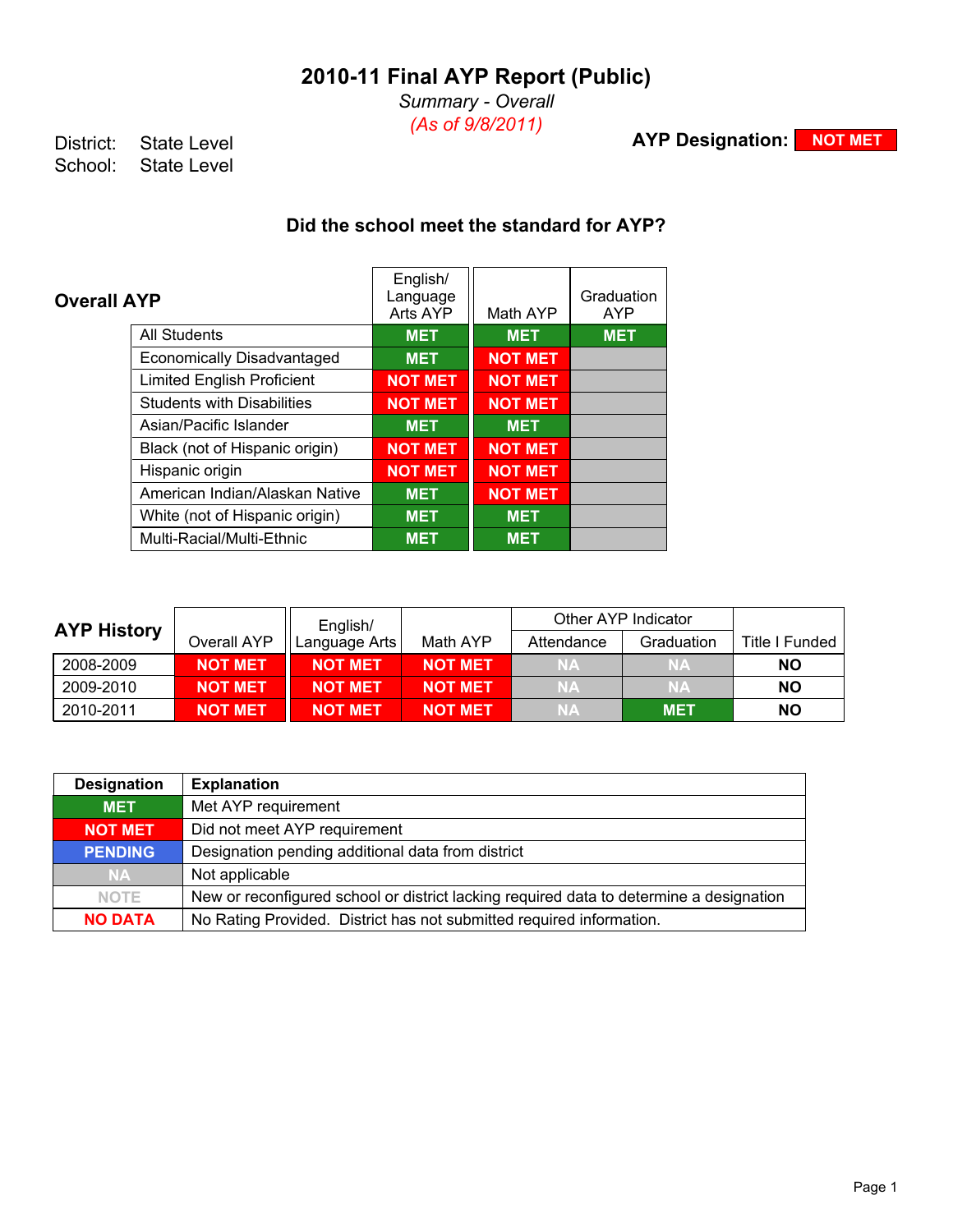*Summary - Indicators*

### District: State Level<br>School: State Level State Level

| <b>English/Language Arts</b><br>(Reading) | English/<br>Language<br>Arts AYP | Participation | Academic<br><b>Status</b> | Academic<br>Growth | Graduation     |
|-------------------------------------------|----------------------------------|---------------|---------------------------|--------------------|----------------|
| <b>All Students</b>                       | <b>MET</b>                       | <b>MET</b>    | <b>MET</b>                | <b>NA</b>          | <b>MET</b>     |
| <b>Economically Disadvantaged</b>         | <b>MET</b>                       | <b>MET</b>    | <b>MET</b>                | <b>NA</b>          | <b>NOT MET</b> |
| <b>Limited English Proficient</b>         | <b>NOT MET</b>                   | <b>MET</b>    | <b>NOT MET</b>            | <b>MET</b>         | <b>NOT MET</b> |
| <b>Students with Disabilities</b>         | <b>NOT MET</b>                   | <b>MET</b>    | <b>NOT MET</b>            | <b>NOT MET</b>     | <b>NOT MET</b> |
| Asian/Pacific Islander                    | <b>MET</b>                       | <b>MET</b>    | <b>MET</b>                | <b>NA</b>          | <b>MET</b>     |
| Black (not of Hispanic origin)            | <b>NOT MET</b>                   | <b>MET</b>    | <b>NOT MET</b>            | <b>NOT MET</b>     | <b>NOT MET</b> |
| Hispanic origin                           | <b>NOT MET</b>                   | <b>MET</b>    | <b>NOT MET</b>            | <b>MET</b>         | <b>NOT MET</b> |
| American Indian/Alaskan Native            | <b>MET</b>                       | <b>MET</b>    | <b>MET</b>                | <b>NA</b>          | <b>NOT MET</b> |
| White (not of Hispanic origin)            | <b>MET</b>                       | <b>MET</b>    | <b>MET</b>                | <b>NA</b>          | <b>MET</b>     |
| Multi-Racial/Multi-Ethnic                 | <b>MET</b>                       | <b>MET</b>    | <b>MET</b>                | <b>NA</b>          | <b>MET</b>     |

| <b>Mathematics</b><br>(Math) |                                   | Math AYP       | Participation | Academic<br><b>Status</b> | Academic<br>Growth | Graduation     |
|------------------------------|-----------------------------------|----------------|---------------|---------------------------|--------------------|----------------|
|                              | <b>All Students</b>               | <b>MET</b>     | <b>MET</b>    | <b>NOT MET</b>            | <b>MET</b>         | <b>MET</b>     |
|                              | <b>Economically Disadvantaged</b> | <b>NOT MET</b> | <b>MET</b>    | <b>NOT MET</b>            | <b>MET</b>         | <b>NOT MET</b> |
|                              | <b>Limited English Proficient</b> | <b>NOT MET</b> | <b>MET</b>    | <b>NOT MET</b>            | <b>MET</b>         | <b>NOT MET</b> |
|                              | <b>Students with Disabilities</b> | <b>NOT MET</b> | <b>MET</b>    | <b>NOT MET</b>            | <b>NOT MET</b>     | <b>NOT MET</b> |
|                              | Asian/Pacific Islander            | <b>MET</b>     | <b>MET</b>    | <b>MET</b>                | <b>NA</b>          | <b>MET</b>     |
|                              | Black (not of Hispanic origin)    | <b>NOT MET</b> | <b>MET</b>    | <b>NOT MET</b>            | <b>MET</b>         | <b>NOT MET</b> |
|                              | Hispanic origin                   | <b>NOT MET</b> | <b>MET</b>    | <b>NOT MET</b>            | <b>MET</b>         | <b>NOT MET</b> |
|                              | American Indian/Alaskan Native    | <b>NOT MET</b> | <b>MET</b>    | <b>NOT MET</b>            | <b>MET</b>         | <b>NOT MET</b> |
|                              | White (not of Hispanic origin)    | <b>MET</b>     | <b>MET</b>    | <b>MET</b>                | <b>NA</b>          | <b>MET</b>     |
|                              | Multi-Racial/Multi-Ethnic         | <b>MET</b>     | <b>MET</b>    | <b>MET</b>                | <b>NA</b>          | <b>MET</b>     |

*To meet AYP, subgroups are only required to meet graduation when the academic target is not met.*

| <b>Graduation Summary</b>         | Graduation<br><b>AYP</b> | <b>Graduation Cohort</b><br>Four-Year Rate | <b>Graduation Cohort</b><br>Five-Year Rate | Graduation<br>Growth |
|-----------------------------------|--------------------------|--------------------------------------------|--------------------------------------------|----------------------|
| <b>All Students</b>               | <b>MET</b>               | <b>MET</b>                                 | <b>NA</b>                                  | <b>NA</b>            |
| Economically Disadvantaged        | <b>NOT MET</b>           | <b>NOT MET</b>                             | <b>NOT MET</b>                             | <b>NOT MET</b>       |
| <b>Limited English Proficient</b> | <b>NOT MET</b>           | <b>NOT MET</b>                             | <b>NOT MET</b>                             | <b>NOT MET</b>       |
| <b>Students with Disabilities</b> | <b>NOT MET</b>           | <b>NOT MET</b>                             | <b>NOT MET</b>                             | <b>NOT MET</b>       |
| Asian/Pacific Islander            | <b>MET</b>               | <b>MET</b>                                 | <b>NA</b>                                  | <b>NA</b>            |
| Black (not of Hispanic origin)    | <b>NOT MET</b>           | <b>NOT MET</b>                             | <b>NOT MET</b>                             | <b>NOT MET</b>       |
| Hispanic origin                   | <b>NOT MET</b>           | <b>NOT MET</b>                             | <b>NOT MET</b>                             | <b>NOT MET</b>       |
| American Indian/Alaskan Native    | <b>NOT MET</b>           | <b>NOT MET</b>                             | <b>NOT MET</b>                             | <b>NOT MET</b>       |
| White (not of Hispanic origin)    | <b>MET</b>               | <b>MET</b>                                 | <b>NA</b>                                  | <b>NA</b>            |
| Multi-Racial/Multi-Ethnic         | <b>MET</b>               | <b>MET</b>                                 | <b>NA</b>                                  | <b>NA</b>            |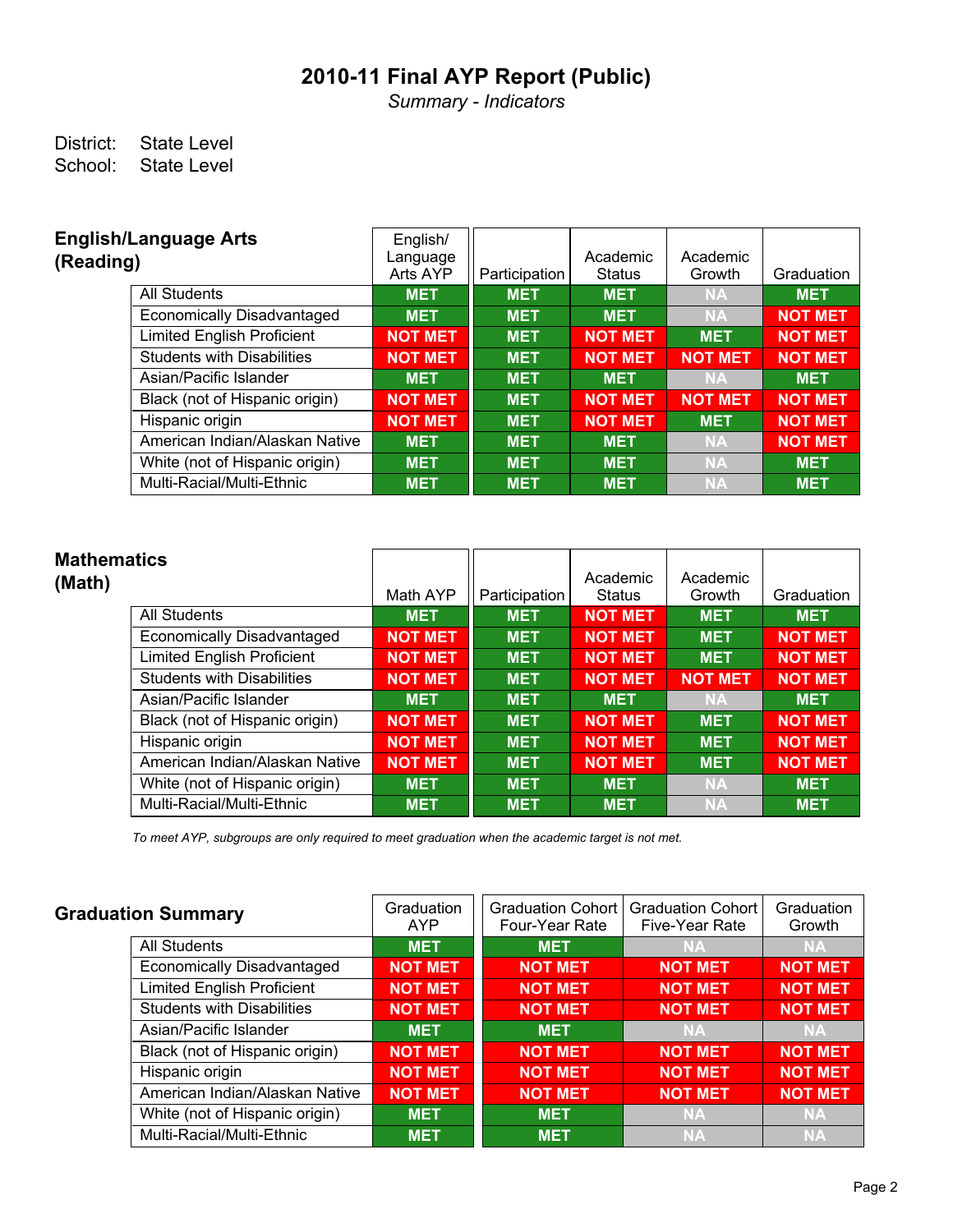*Reading Knowledge and Skills Details*

### District: State Level School: State Level

### **Participation Target: 95%**

| <b>Participation</b>              |               | Participation |           | Non-participation |           | Participation | Participation |  |
|-----------------------------------|---------------|---------------|-----------|-------------------|-----------|---------------|---------------|--|
|                                   | Participation | 09-10         | $10 - 11$ | $09-10$           | $10 - 11$ | Denominator   | Rate          |  |
| <b>All Students</b>               | <b>MET</b>    | 297836        | 296090    | 2003              | 1986      | 597915        | 99            |  |
| Economically Disadvantaged        | <b>MET</b>    | 154467        | 153555    | 890               | 952       | 309864        | 99            |  |
| <b>Limited English Proficient</b> | <b>MET</b>    | 38138         | 38760     | 195               | 219       | 77312         | 99            |  |
| <b>Students with Disabilities</b> | <b>MET</b>    | 46353         | 45223     | 793               | 748       | 93117         | 98            |  |
| Asian/Pacific Islander            | <b>MET</b>    | 13617         | 13493     | 61                | 81        | 27252         | 99            |  |
| Black (not of Hispanic origin)    | <b>MET</b>    | 8118          | 7612      | 102               | 124       | 15956         | 99            |  |
| Hispanic origin                   | <b>MET</b>    | 58446         | 60512     | 372               | 404       | 119734        | 99            |  |
| American Indian/Alaskan Native    | <b>MET</b>    | 5716          | 5534      | 69                | 65        | 11384         | 99            |  |
| White (not of Hispanic origin)    | <b>MET</b>    | 200285        | 195678    | 1320              | 1217      | 398500        | 99            |  |
| Multi-Racial/Multi-Ethnic         | <b>MET</b>    | 8644          | 13261     | 42                | 95        | 22042         | 99            |  |

*The participation target may be met using either a two-year or the current year participation rate.*

#### **ELA Target: 70%**

|                                   |                |         | 2009-2010 | 2010-2011 |        |               |               |          |               |
|-----------------------------------|----------------|---------|-----------|-----------|--------|---------------|---------------|----------|---------------|
|                                   |                |         |           |           |        | Year(s) of    |               |          |               |
| <b>Academic Status</b>            | Academic       |         |           |           |        | data for      | % Met         | Margin   | Adjusted      |
|                                   | <b>Status</b>  | # Tests | # Met     | # Tests   | # Met  | Ibest statusl | <b>Status</b> | of Error | <b>Status</b> |
| All Students                      | <b>MET</b>     | 288083  | 226088    | 286667    | 233654 | 2009-2011     | 79.99         | 0.20     | 80.19         |
| Economically Disadvantaged        | <b>MET</b>     | 148505  | 103547    | 147764    | 108422 | 2009-2011     | 71.55         | 0.28     | 71.82         |
| <b>Limited English Proficient</b> | <b>NOT MET</b> | 36072   | 18212     | 36664     | 20691  | 2009-2011     | 53.49         | 0.56     | 54.05         |
| <b>Students with Disabilities</b> | <b>NOT MET</b> | 44714   | 21431     | 43864     | 22233  | 2009-2011     | 49.29         | 0.51     | 49.80         |
| Asian/Pacific Islander            | <b>MET</b>     | 13032   | 10769     | 12823     | 10849  | 2009-2011     | 83.61         | 0.94     | 84.55         |
| Black (not of Hispanic origin)    | <b>NOT MET</b> | 7654    | 4862      | 7154      | 4792   | 2009-2011     | 65.19         | 1.24     | 66.44         |
| Hispanic origin                   | <b>NOT MET</b> | 56269   | 35313     | 58398     | 39797  | 2009-2011     | 65.50         | 0.45     | 65.95         |
| American Indian/Alaskan Native    | <b>MET</b>     | 5452    | 3813      | 5274      | 3847   | 2009-2011     | 71.42         | 1.46     | 72.87         |
| White (not of Hispanic origin)    | <b>MET</b>     | 194459  | 162072    | 190173    | 163511 | 2009-2011     | 84.65         | 0.24     | 84.89         |
| Multi-Racial/Multi-Ethnic         | <b>MET</b>     | 8370    | 6963      | 12845     | 10858  | 2009-2011     | 84.00         | 1.04     | 85.04         |

| <b>Academic Growth</b>            | Academic<br>Growth | 2009-2010<br>% Met | 2010-2011<br>% Met | Change in<br>% Met | Growth<br>Target |
|-----------------------------------|--------------------|--------------------|--------------------|--------------------|------------------|
| All Students                      | NA                 | 78.48              | 81.51              | 3.03               | 2.15             |
| Economically Disadvantaged        | NA                 | 69.73              | 73.38              | 3.65               | 3.03             |
| <b>Limited English Proficient</b> | <b>MET</b>         | 50.49              | 56.43              | 5.95               | 4.95             |
| <b>Students with Disabilities</b> | <b>NOT MET</b>     | 47.93              | 50.69              | 2.76               | 5.21             |
| Asian/Pacific Islander            | <b>NA</b>          | 82.64              | 84.61              | 1.97               | 1.74             |
| Black (not of Hispanic origin)    | <b>NOT MET</b>     | 63.52              | 66.98              | 3.46               | 3.65             |
| Hispanic origin                   | <b>MET</b>         | 62.76              | 68.15              | 5.39               | 3.72             |
| American Indian/Alaskan Native    | <b>NA</b>          | 69.94              | 72.94              | 3.01               | 3.01             |
| White (not of Hispanic origin)    | <b>NA</b>          | 83.35              | 85.98              | 2.64               | 1.67             |
| Multi-Racial/Multi-Ethnic         | <b>NA</b>          | 83.19              | 84.53              | 1.34               | 1.68             |

*Academic growth is calculated using the percentage of students in 2009-10 and 2010-11 meeting achievement standards adopted 3/15/07.*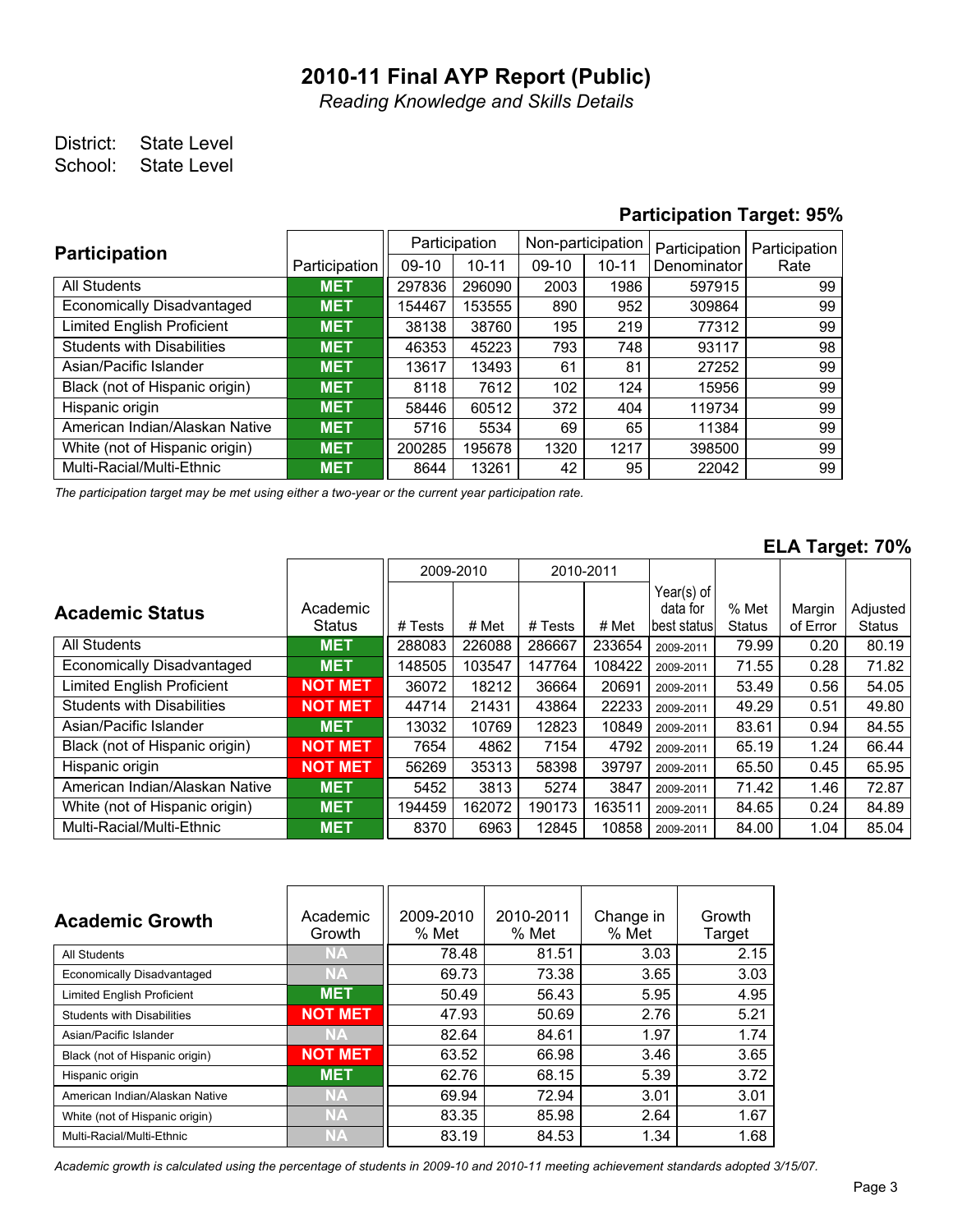*Mathematics Knowledge and Skills Details*

### District: State Level School: State Level

#### **Participation Target: 95%**

| <b>Participation</b>              |               | Participation |           | Non-participation |           | Participation | Participation |  |
|-----------------------------------|---------------|---------------|-----------|-------------------|-----------|---------------|---------------|--|
|                                   | Participation | 09-10         | $10 - 11$ | $09-10$           | $10 - 11$ | Denominator   | Rate          |  |
| All Students                      | <b>MET</b>    | 297630        | 295504    | 2191              | 2504      | 597829        | 99            |  |
| Economically Disadvantaged        | <b>MET</b>    | 154364        | 153274    | 980               | 1216      | 309834        | 99            |  |
| <b>Limited English Proficient</b> | <b>MET</b>    | 38113         | 38716     | 227               | 261       | 77317         | 99            |  |
| <b>Students with Disabilities</b> | <b>MET</b>    | 46339         | 45073     | 799               | 879       | 93090         | 98            |  |
| Asian/Pacific Islander            | <b>MET</b>    | 13605         | 13476     | 87                | 101       | 27269         | 99            |  |
| Black (not of Hispanic origin)    | <b>MET</b>    | 8119          | 7587      | 110               | 148       | 15964         | 98            |  |
| Hispanic origin                   | <b>MET</b>    | 58355         | 60417     | 403               | 478       | 119653        | 99            |  |
| American Indian/Alaskan Native    | <b>MET</b>    | 5684          | 5512      | 85                | 85        | 11366         | 99            |  |
| White (not of Hispanic origin)    | <b>MET</b>    | 200434        | 195268    | 1421              | 1579      | 398702        | 99            |  |
| Multi-Racial/Multi-Ethnic         | <b>MET</b>    | 8692          | 13244     | 45                | 113       | 22094         | 99            |  |

*The participation target may be met using either a two-year or the current year participation rate.*

#### **Math Target: 70%**

|                                   |                |         | 2009-2010 | 2010-2011 |                       |           |               |               |          |          |
|-----------------------------------|----------------|---------|-----------|-----------|-----------------------|-----------|---------------|---------------|----------|----------|
|                                   |                |         |           |           | $09-10$               | $10 - 11$ | Year(s) of    |               |          |          |
| <b>Academic Status</b>            | Academic       |         |           |           | İStandardsİStandardsİ |           | data for      | % Met         | Margin   | Adjusted |
|                                   | <b>Status</b>  | # Tests | # Met     | # Tests   | # Met                 | # Met     | Ibest statusl | <b>Status</b> | of Error | Status   |
| <b>All Students</b>               | <b>NOT MET</b> | 287980  | 217251    | 286151    | 228653                | 181690    | 2009-2011     | 69.49         | 0.20     | 69.69    |
| Economically Disadvantaged        | <b>NOT MET</b> | 148447  | 99314     | 147504    | 106760                | 76050     | 2009-2011     | 59.25         | 0.28     | 59.53    |
| <b>Limited English Proficient</b> | <b>NOT MET</b> | 36102   | 20192     | 36664     | 23247                 | 14474     | 2009-2011     | 47.64         | 0.56     | 48.20    |
| <b>Students with Disabilities</b> | <b>NOT MET</b> | 44721   | 20853     | 43736     | 22718                 | 13604     | 2009-2011     | 38.95         | 0.51     | 39.46    |
| Asian/Pacific Islander            | <b>MET</b>     | 13035   | 11003     | 12833     | 11172                 | 9776      | 2009-2011     | 80.33         | 0.94     | 81.27    |
| Black (not of Hispanic origin)    | <b>NOT MET</b> | 7657    | 4364      | 7132      | 4404                  | 2969      | 2009-2011     | 49.58         | 1.24     | 50.83    |
| Hispanic origin                   | <b>NOT MET</b> | 56191   | 35329     | 58326     | 40547                 | 27884     | 2009-2011     | 55.20         | 0.45     | 55.65    |
| American Indian/Alaskan Native    | <b>NOT MET</b> | 5432    | 3453      | 5251      | 3625                  | 2545      | 2009-2011     | 56.15         | 1.46     | 57.61    |
| White (not of Hispanic origin)    | <b>MET</b>     | 194643  | 154511    | 189780    | 158407                | 129972    | 2009-2011     | 74.00         | 0.24     | 74.25    |
| Multi-Racial/Multi-Ethnic         | <b>MET</b>     | 8411    | 6640      | 12829     | 10498                 | 8544      | 2009-2011     | 71.49         | 1.04     | 72.52    |

|                                   |                | 2009-2010 | 2010-2011 |                                                   |           |        |
|-----------------------------------|----------------|-----------|-----------|---------------------------------------------------|-----------|--------|
| <b>Academic Growth</b>            | Academic       |           |           | I09-10 StandardsI09-10 StandardsI10-11 StandardsI | Change in | Growth |
|                                   | Growth         | % Met     | % Met     | % Met                                             | % Met     | Target |
| All Students                      | <b>MET</b>     | 75.44     | 79.91     | 63.49                                             | 4.47      | 2.46   |
| <b>Economically Disadvantaged</b> | <b>MET</b>     | 66.90     | 72.38     | 51.56                                             | 5.48      | 3.31   |
| <b>Limited English Proficient</b> | <b>MET</b>     | 55.93     | 63.41     | 39.48                                             | 7.48      | 4.41   |
| <b>Students with Disabilities</b> | <b>NOT MET</b> | 46.63     | 51.94     | 31.10                                             | 5.31      | 5.34   |
| Asian/Pacific Islander            | <b>NA</b>      | 84.41     | 87.06     | 76.18                                             | 2.65      | 1.56   |
| Black (not of Hispanic origin)    | <b>MET</b>     | 56.99     | 61.75     | 41.63                                             | 4.76      | 4.30   |
| Hispanic origin                   | <b>MET</b>     | 62.87     | 69.52     | 47.81                                             | 6.64      | 3.71   |
| American Indian/Alaskan Native    | <b>MET</b>     | 63.57     | 69.03     | 48.47                                             | 5.47      | 3.64   |
| White (not of Hispanic origin)    | <b>NA</b>      | 79.38     | 83.47     | 68.49                                             | 4.09      | 2.06   |
| Multi-Racial/Multi-Ethnic         | ΝA             | 78.94     | 81.83     | 66.60                                             | 2.89      | 2.11   |

*Academic growth is calculated using the percentage of students in 2009-10 and 2010-11 meeting achievement standards adopted 3/15/07.*